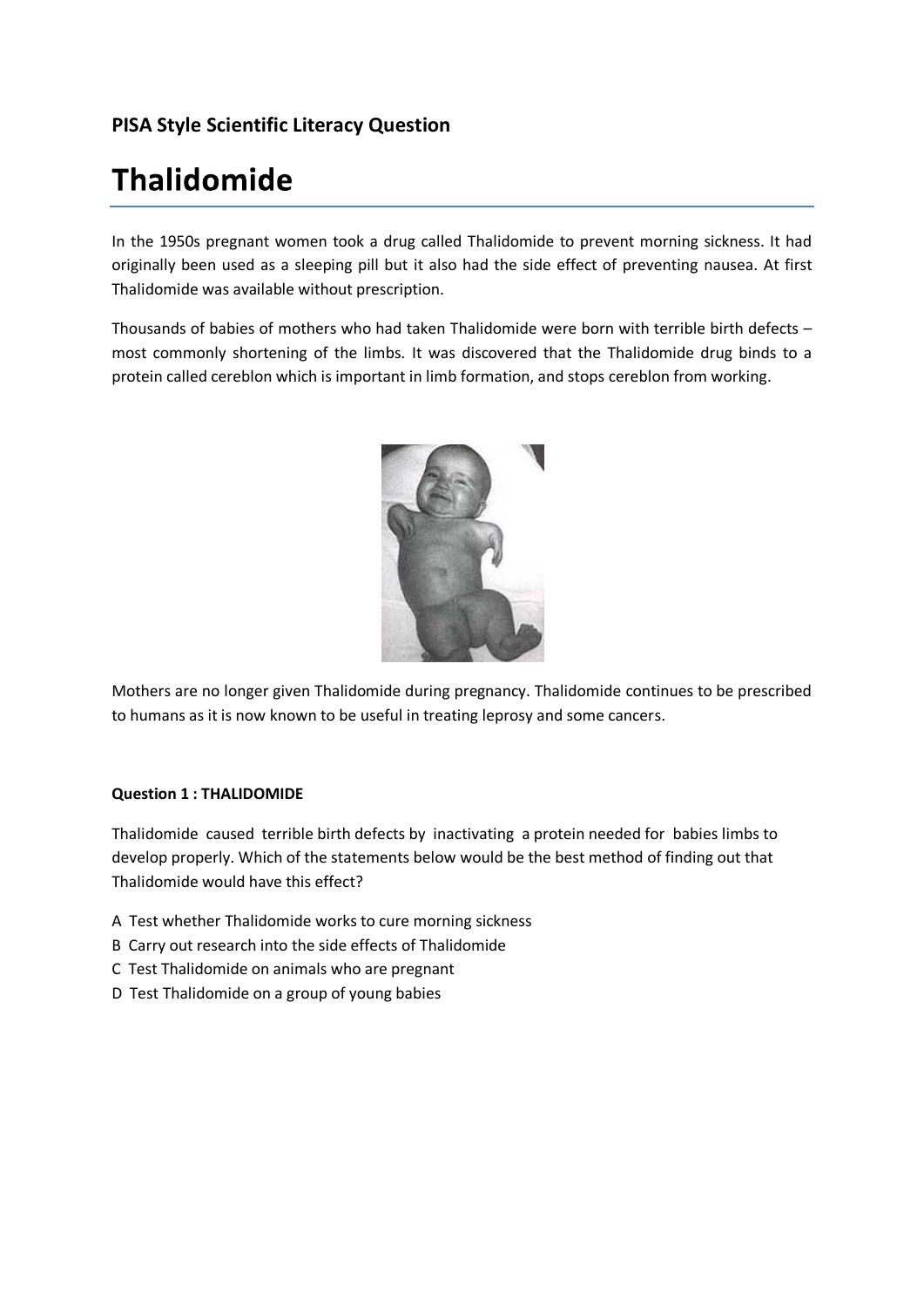#### **Question 2 : THALIDOMIDE**

Some people are against testing drugs on animals.

Give one scientific argument that supports the use of animals to test drugs

Give one scientific argument against using animals to test drugs.

#### **Question 3 : THALIDOMIDE**

Initially, Thalidomide was available without prescription.

Why did the fact that women did not need to see a doctor before taking Thalidomide increase the occurrence of Thalidomide related birth defects?

\_\_\_\_\_\_\_\_\_\_\_\_\_\_\_\_\_\_\_\_\_\_\_\_\_\_\_\_\_\_\_\_\_\_\_\_\_\_\_\_\_\_\_\_\_\_\_\_\_\_\_\_\_\_\_\_\_\_\_\_\_\_\_\_\_\_\_\_\_\_\_\_\_\_\_\_\_\_\_\_\_\_ \_\_\_\_\_\_\_\_\_\_\_\_\_\_\_\_\_\_\_\_\_\_\_\_\_\_\_\_\_\_\_\_\_\_\_\_\_\_\_\_\_\_\_\_\_\_\_\_\_\_\_\_\_\_\_\_\_\_\_\_\_\_\_\_\_\_\_\_\_\_\_\_\_\_\_\_\_\_\_\_\_\_ \_\_\_\_\_\_\_\_\_\_\_\_\_\_\_\_\_\_\_\_\_\_\_\_\_\_\_\_\_\_\_\_\_\_\_\_\_\_\_\_\_\_\_\_\_\_\_\_\_\_\_\_\_\_\_\_\_\_\_\_\_\_\_\_\_\_\_\_\_\_\_\_\_\_\_\_\_\_\_\_\_\_

\_\_\_\_\_\_\_\_\_\_\_\_\_\_\_\_\_\_\_\_\_\_\_\_\_\_\_\_\_\_\_\_\_\_\_\_\_\_\_\_\_\_\_\_\_\_\_\_\_\_\_\_\_\_\_\_\_\_\_\_\_\_\_\_\_\_\_\_\_\_\_\_\_\_\_\_\_\_\_\_\_\_ \_\_\_\_\_\_\_\_\_\_\_\_\_\_\_\_\_\_\_\_\_\_\_\_\_\_\_\_\_\_\_\_\_\_\_\_\_\_\_\_\_\_\_\_\_\_\_\_\_\_\_\_\_\_\_\_\_\_\_\_\_\_\_\_\_\_\_\_\_\_\_\_\_\_\_\_\_\_\_\_\_\_

\_\_\_\_\_\_\_\_\_\_\_\_\_\_\_\_\_\_\_\_\_\_\_\_\_\_\_\_\_\_\_\_\_\_\_\_\_\_\_\_\_\_\_\_\_\_\_\_\_\_\_\_\_\_\_\_\_\_\_\_\_\_\_\_\_\_\_\_\_\_\_\_\_\_\_\_\_\_\_\_\_\_ \_\_\_\_\_\_\_\_\_\_\_\_\_\_\_\_\_\_\_\_\_\_\_\_\_\_\_\_\_\_\_\_\_\_\_\_\_\_\_\_\_\_\_\_\_\_\_\_\_\_\_\_\_\_\_\_\_\_\_\_\_\_\_\_\_\_\_\_\_\_\_\_\_\_\_\_\_\_\_\_\_\_

#### **Question 4 : THALIDOMIDE**

Why do you think the use of Thalidomide was not banned, even after it was proven that it caused birth defects?

\_\_\_\_\_\_\_\_\_\_\_\_\_\_\_\_\_\_\_\_\_\_\_\_\_\_\_\_\_\_\_\_\_\_\_\_\_\_\_\_\_\_\_\_\_\_\_\_\_\_\_\_\_\_\_\_\_\_\_\_\_\_\_\_\_\_\_\_\_\_\_\_\_\_\_\_\_\_\_\_\_\_ \_\_\_\_\_\_\_\_\_\_\_\_\_\_\_\_\_\_\_\_\_\_\_\_\_\_\_\_\_\_\_\_\_\_\_\_\_\_\_\_\_\_\_\_\_\_\_\_\_\_\_\_\_\_\_\_\_\_\_\_\_\_\_\_\_\_\_\_\_\_\_\_\_\_\_\_\_\_\_\_\_\_ \_\_\_\_\_\_\_\_\_\_\_\_\_\_\_\_\_\_\_\_\_\_\_\_\_\_\_\_\_\_\_\_\_\_\_\_\_\_\_\_\_\_\_\_\_\_\_\_\_\_\_\_\_\_\_\_\_\_\_\_\_\_\_\_\_\_\_\_\_\_\_\_\_\_\_\_\_\_\_\_\_

#### **Question 5 : THALIDOMIDE**

Doctors try to prevent Thalidomide related birth defects by restricting its use to people who are not pregnant or likely to become pregnant. Despite this, some new cases of Thalidomide related birth defects still occur.

Circle 'increase' or 'decrease' for each of these statements.

| <b>Statement</b>                                                 | The occurrence of<br><b>Thalidomide related birth</b> |
|------------------------------------------------------------------|-------------------------------------------------------|
|                                                                  | defects will likely                                   |
| Women buy Thalidomide illegally (e.g over the internet) and as a | Increase / decrease                                   |
| result are not made fully aware of the possible side effects     |                                                       |
| A person who is taking Thalidomide to treat another disease      | Increase / decrease                                   |
| unintentionally becomes pregnant                                 |                                                       |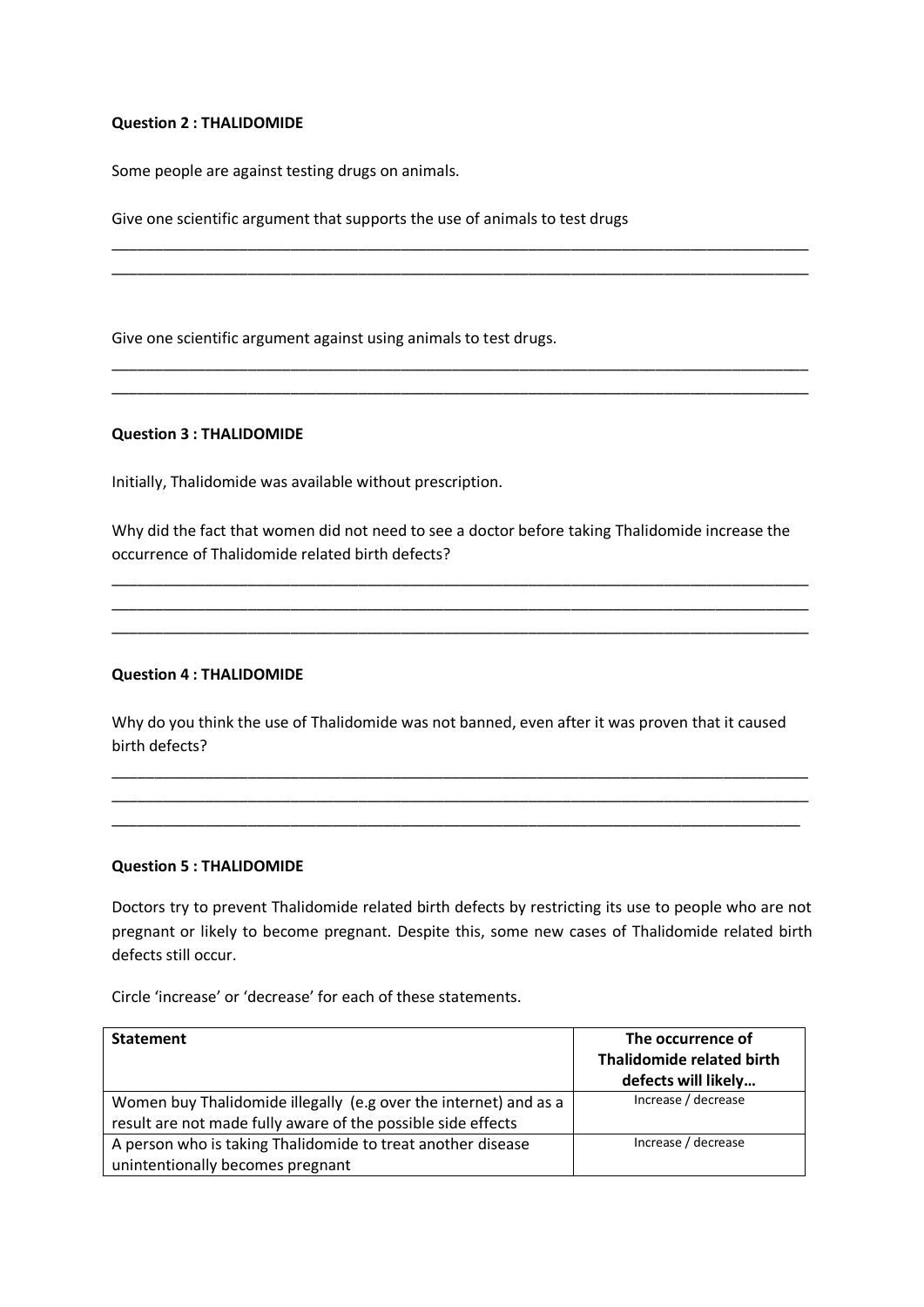| The drug is now only available on prescription | Increase / decrease |
|------------------------------------------------|---------------------|

#### **SCORING : THALIDOMIDE**

#### **Question 1 : THALIDOMIDE**

*Full credit :*

Answer C – Test Thalidomide on a pregnant animal

## *No credit :*

Other responses

Missing

## **Narrative:**

A – This method would not be suitable as morning sickness itself does not cause the birth defects. This kind of trial would be looking at the efficacy of the drug, and not its side effects.

B – This method may pick up the occurrence of birth defects but only if members of the research group included pregnant women / animals

C- This is the best method as it specifically looks into the effects of the drug on the mother and foetus

D – Testing babies would not necessarily give an indication of the effect of the drug on a developing foetus, especially if the harm is done at an early stage of development.

| <b>Framework Categories</b> | 2015 Framework                         |
|-----------------------------|----------------------------------------|
| <b>Knowledge Type</b>       | Procedural                             |
| Competency                  | Evaluate and design scientific enquiry |
| Context                     | Health and disease                     |
|                             | Frontiers of science and technology    |
| <b>Cognitive demand</b>     | Medium                                 |
|                             |                                        |

## **Question 2 : THALIDOMIDE**

**Part 1**

*Full credit :*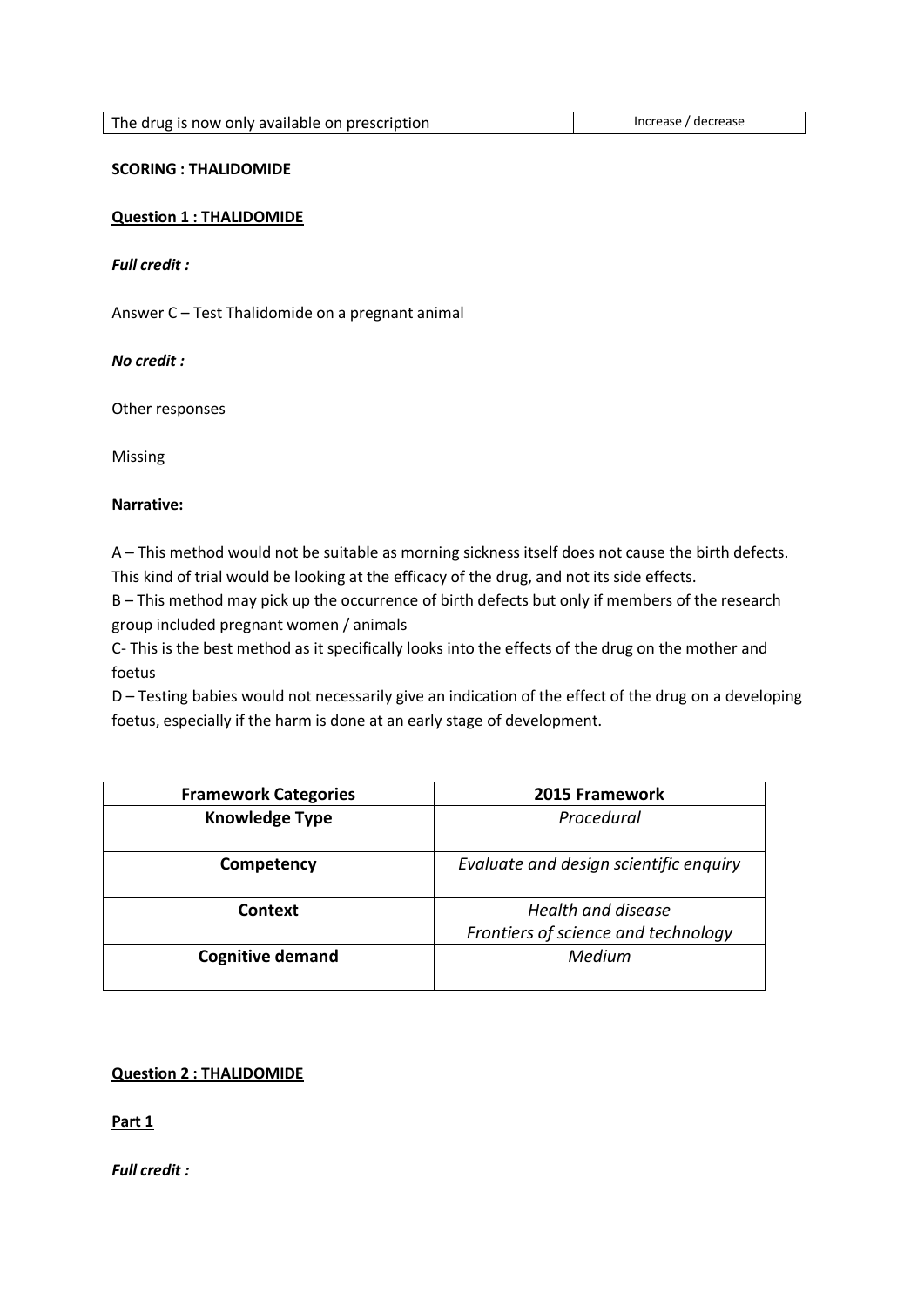Animals are similar to humans so are likely to have similar responses to the drug We can see if the drug is poisonous / toxic before giving it to humans We can see if the drug has side effects before giving it to humans We can see if the drug actually works before giving it to humans Humans will not be harmed by taking a drug that is not safe Many human lives have been saved by drugs which have been tested on animals We may not be able to continue to develop new important drugs if we don't test them on animals

## *No credit :*

Missing

## **Part 2**

## *Full credit :*

The drugs or the illness that is being treated may cause suffering or death to the animal There are other methods e.g computer simulations that could be used to test the drug Animals aren't exactly the same as humans so they may not give relevant or exact information about how the drug works.

The drug may not actually get used in the long run and the harm to the animals may have been needless

## *Partial credit :*

Testing on animals is cruel

#### *No credit :*

Other responses

Missing

| <b>Framework Categories</b> | 2015 Framework                         |
|-----------------------------|----------------------------------------|
| <b>Knowledge Type</b>       | Procedural                             |
| Competency                  | Evaluate and design scientific enquiry |
| Context                     | Health and disease                     |
|                             | Frontiers of science and technology    |
| <b>Cognitive demand</b>     | High                                   |
|                             |                                        |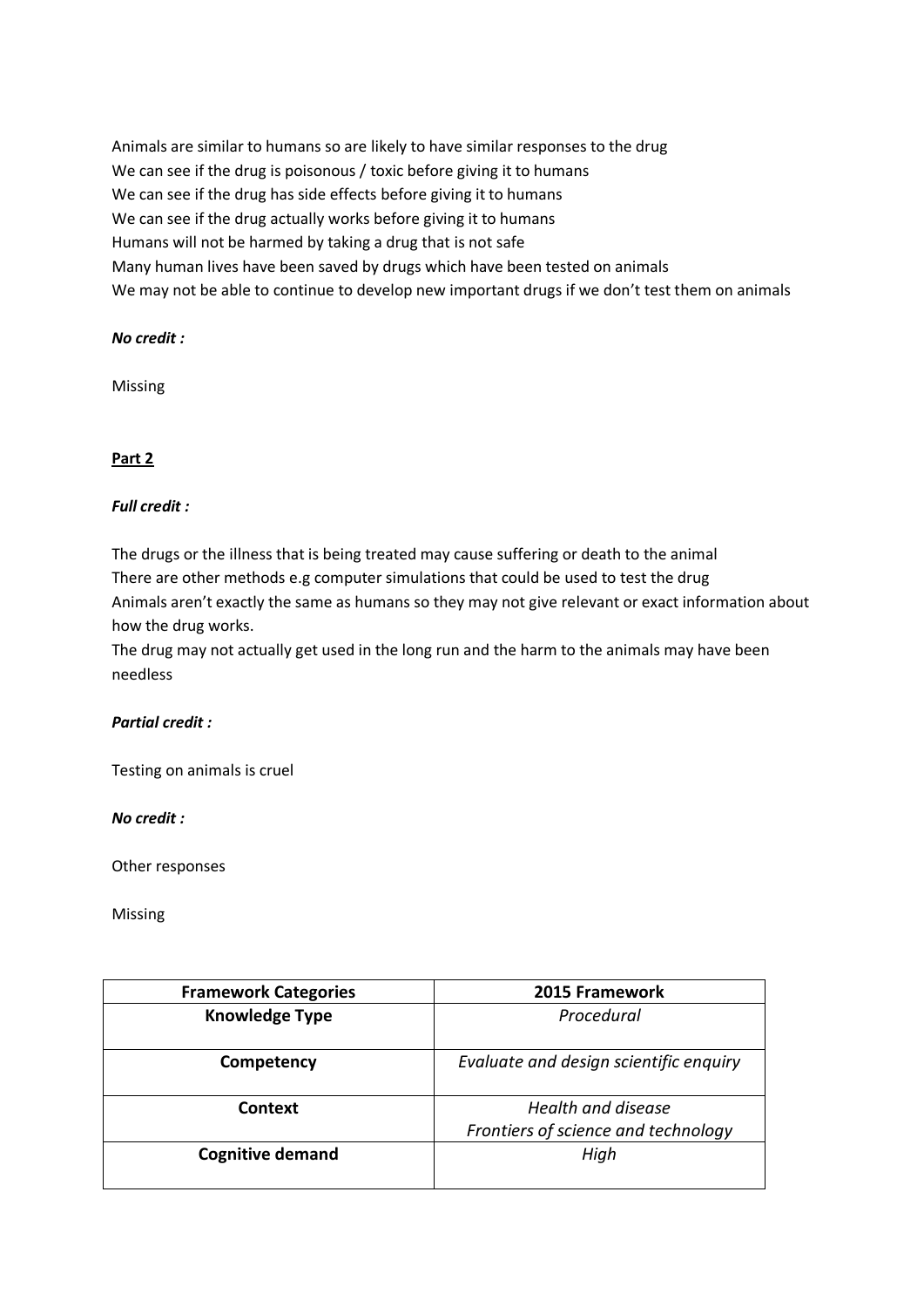## **Question 3 :**

## **THALIDOMIDE**

## *Full credit :*

Doctors would not be able to warn patients of possible side effects The use of the drug cannot be monitored Doctors would not know if a pregnant woman was taking the drug Doctors would not link the birth defects to the use of the drug straightaway People might think the drug was harmless and take it inappropriately

## *Partial credit :*

#### *No credit :*

Other responses

Missing

| <b>Framework Categories</b> | 2015 Framework                                            |
|-----------------------------|-----------------------------------------------------------|
| <b>Knowledge Type</b>       | Procedural                                                |
| Competency                  | Explain phenomena scientifically                          |
| Context                     | Health and disease<br>Frontiers of science and technology |
| <b>Cognitive demand</b>     | Medium / high                                             |

## **Question 4 : THALIDOMIDE**

#### *Full credit :*

Thalidomide worked well as a sleeping pill

Thalidomide worked well to prevent nausea

Thalidomide has now been found to treat leprosy

Thalidomide has now been found to treat some cancers

If we had banned it we would not know that it could be useful to treat other illnesses

If we had banned it we would not be able to use it as a sleeping pill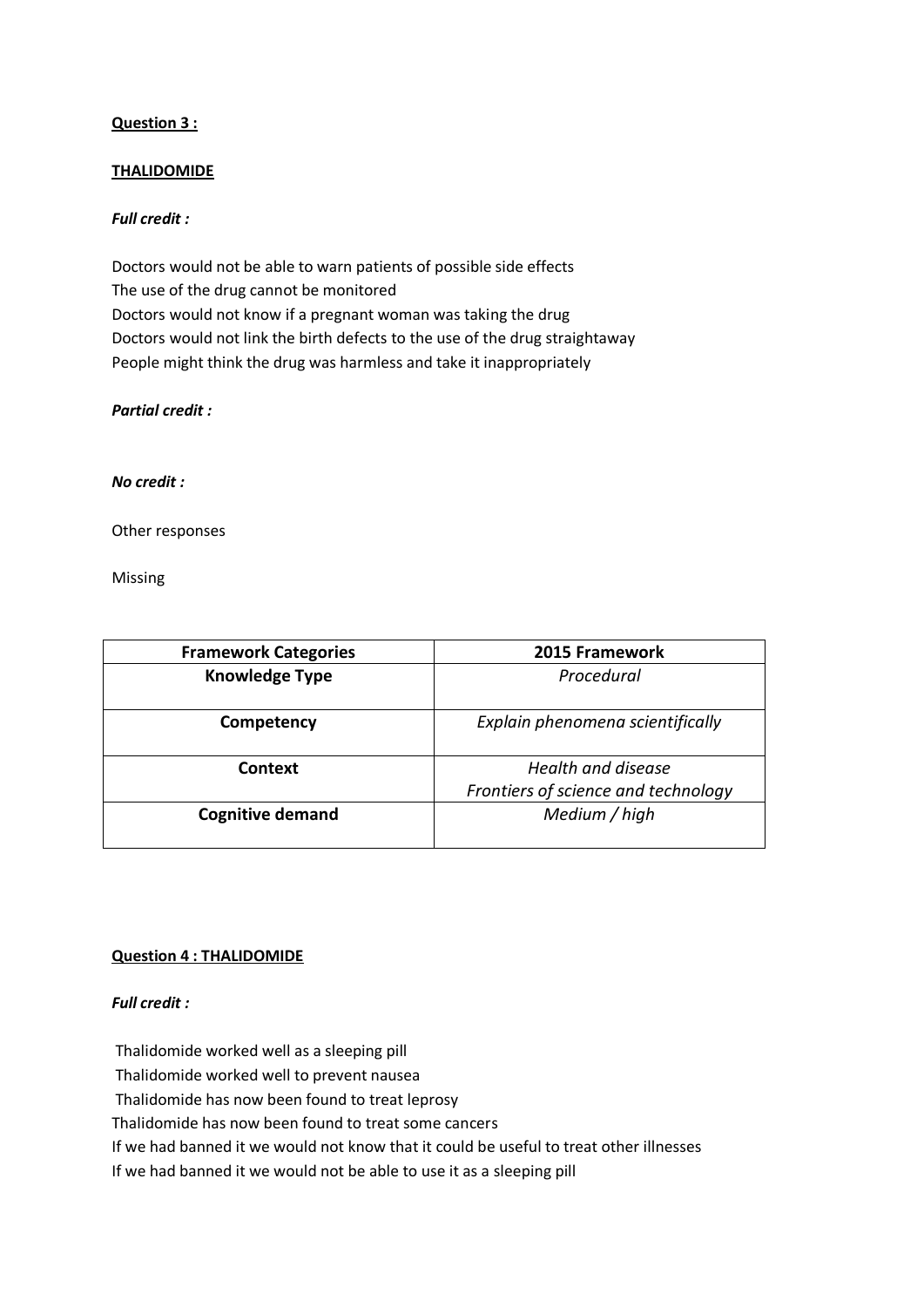## *Partial credit :*

We have been able to use it in other ways / we would not have been able to use it in other ways (other ways not specified)

#### *No credit :*

Other responses

Missing

| <b>Framework Categories</b> | 2015 Framework                                            |
|-----------------------------|-----------------------------------------------------------|
| <b>Knowledge Type</b>       | Procedural                                                |
| Competency                  | Explain phenomena scientifically                          |
| Context                     | Health and disease<br>Frontiers of science and technology |
| <b>Cognitive demand</b>     | Medium / high                                             |

#### **Question 5 : THALIDOMIDE**

*Full credit :*

Increase, increase, decrease, in that order

*No credit :*

Other responses

Missing

#### **Narrative :**

*Increase* – birth defects are more likely if women buy Thalidomide illegally because they are less likely to be warned or be given medical advice about the potential harm to a foetus. *Increase* – birth defects are more likely if a woman using Thalidomide gets pregnant unintentionally because they may not realise they are pregnant before the harm has been done to the foetus *Decrease* – The drug being only available on prescription is likely to decrease the number of birth defects because women will only be able to obtain it from a doctor who will give them medical advice about the birth defects it can cause / check if they are pregnant before prescribing it.